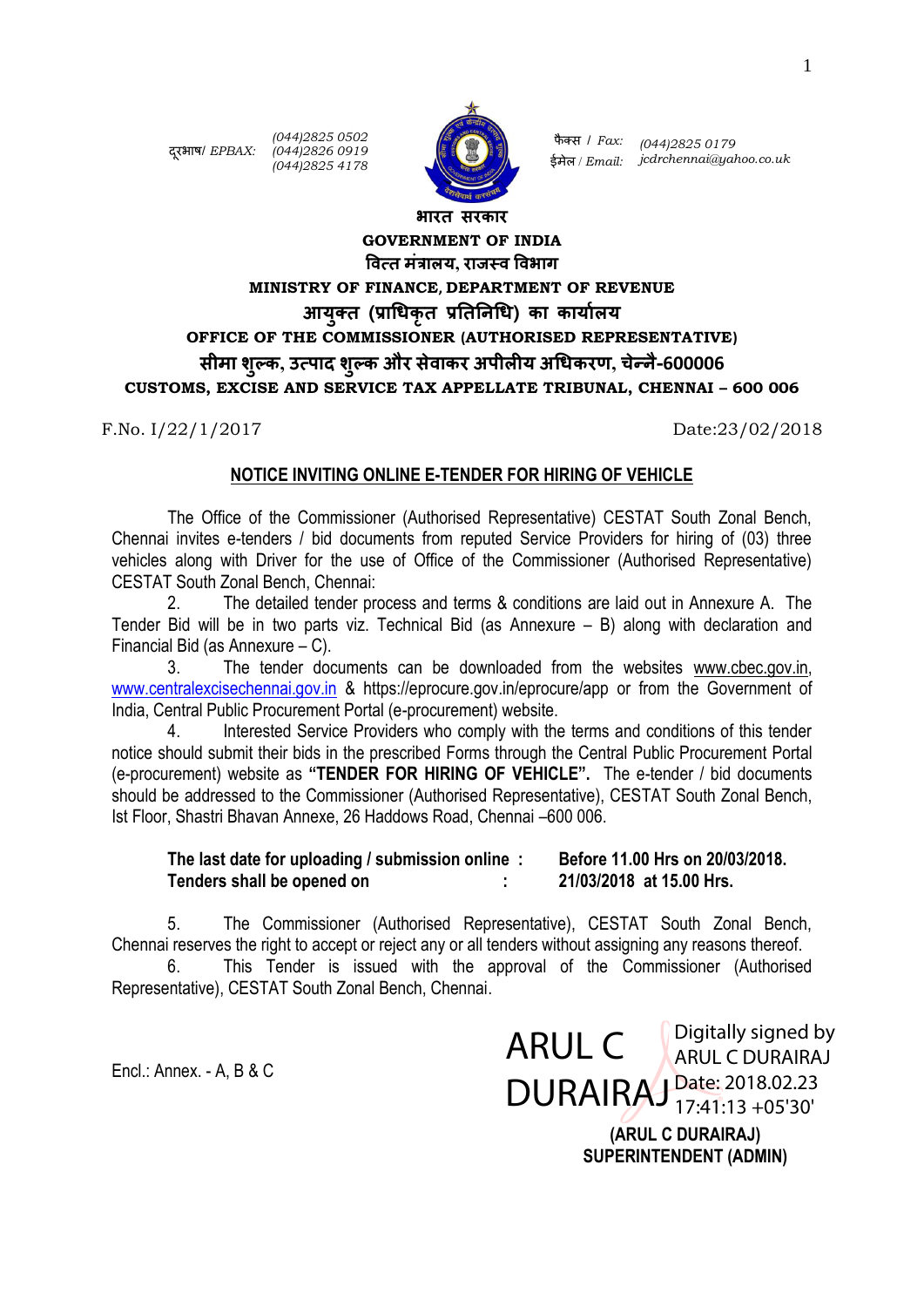## **ANNEXURE – 'A'**

## **I. Tender Process and submission of tender documents: -**

- 1. The bid / tender will consist of two parts The e-tender / bid documents for "Technical bid" in the proforma prescribed in Annexure–B and for the "Financial Bid" in the proforma prescribed in Annexure–C shall be completed in all aspects and are to be uploaded / submitted online in the Government of India, Central Public Procurement Portal (e-procurement) website as **"TENDER FOR HIRING OF VEHICLE".** The tender documents should be addressed to the Commissioner (Authorised Representative), CESTAT South Zonal Bench, Ist Floor, Shastri Bhavan Annexe, 26 Haddows Road, Chennai –600 006.
- 2. The tenderers shall sign and stamp each page of the tender document as a token of having read and understood the terms and conditions contained therein.
- 3. The tenders/quotations received unsigned/incomplete shall be summarily rejected. The financial bids of only those bidders who have qualified in the technical bid shall be opened and taken for consideration.
- 4. All information sought under Terms and Conditions and other information is to be given along with the Technical Bid while the price quoted is to be mentioned only in the Financial Bid.
- 5. The tender documents must be **uploaded / submitted online before 11.00 Hrs on 20/03/2018.** The documents received incomplete and / or filed after the due date & time shall not be accepted. The Tender shall be opened on **21/03/2018 at 15.00 Hrs.**
- 6. This Office reserves the right to accept or reject any or all tenders without assigning any reason. In case of any dispute of any kind and in respect of whatsoever, the decision of the Commissioner (Authorised Representative), CESTAT South Zonal Bench, Chennai –600 006 will be final and binding.

## **II. Terms and Conditions: -**

1. The Bidder should be able to provide the vehicles as requisitioned. Type and numbers of Vehicles are:-

| S.No.          | <b>Type of Vehicle</b><br>Category                                                              |                                                                                                        | No. of<br>Vehicles | <b>Cost Ceiling</b>                       |
|----------------|-------------------------------------------------------------------------------------------------|--------------------------------------------------------------------------------------------------------|--------------------|-------------------------------------------|
|                |                                                                                                 | (3)                                                                                                    | 4                  | 5                                         |
|                | Vehicle to be used up to<br>30/31 days subject to a<br>maximum of 2500<br>Kilometers in a month | Mid Size vehicle, A-3 segment<br>as classified by the Society of<br>Indian Automobile<br>Manufacturers | One                | Rs.40,000/-<br>+ applicable<br><b>GST</b> |
| $\overline{2}$ | Vehicle to be used for<br>25/26 days subject to<br>maximum of 2000 Kms<br>per month             | Mid Size vehicle, A-3 segment<br>as classified by the Society of<br>Indian Automobile<br>Manufacturers | Two                | Rs.40,000/-<br>+ applicable<br>GST        |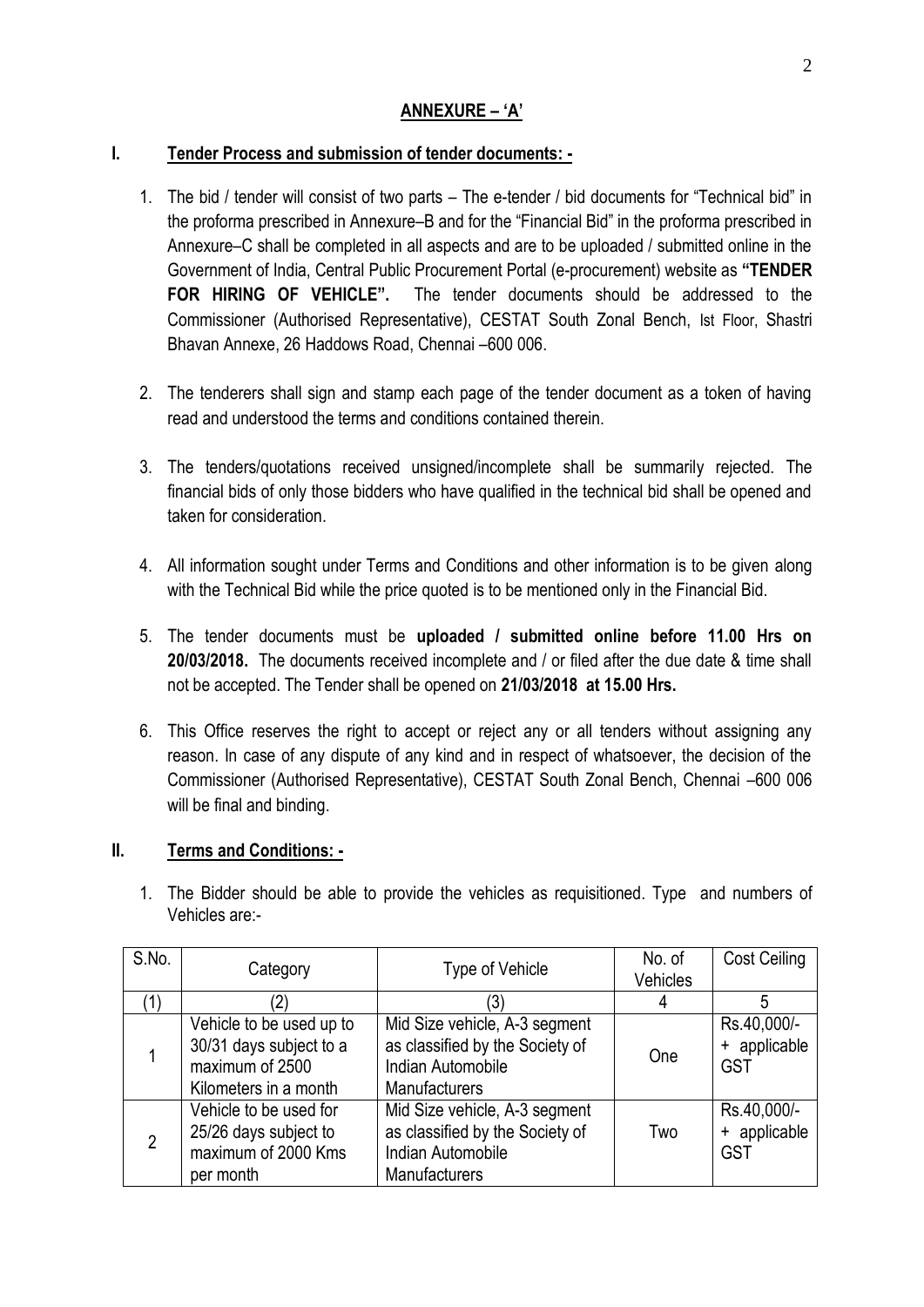- 2. The contract for the vehicle shall be valid for a period of one year with effect from 01/04/2018, subject to the clause/(s) of terms & conditions.
- 3. Any person in government service or an employee of the department is not eligible to participate in this Tender process.
- 4. The Service Provider should give an undertaking that he or his firm has not been blacklisted by any Organization/Government Department as on the date of submission of the bid.
- 5. The Service Provider should submit a list of vehicle proposed to be provided to this Office which must be enclosed along with the tender documents. Vehicles should **not be more than 3 years old**.
- 6. The Service Provider should be based in Chennai for operational conveniences.
- 7. The Service Provider shall have a telephone connection working 24 hours a day 7 days a week for contacting the Service Provider in case of emergency and the said telephone number has to be informed to the Commissioner (Authorised Representative), CESTAT South Zonal Bench, Chennai.
- 8. Vehicles offered for hire should conform to the relevant Motor Vehicle Act / Rules and having Tamil Nadu registration. They should be kept in perfect running / mechanical condition and fitted with appropriate seat belts and safety air bags.
- 9. Vehicle should be comprehensively insured and should carry necessary permits / clearance from the Transport Authority or any other concerned Authority. The vehicle should also carry necessary pollution certificates issued by the competent authority. Copy of the above certificates has to be furnished to the Commissioner (Authorised Representative), CESTAT South Zonal Bench, Chennai.
- 10. LPG Cylinder shall not be used as fuel for running the vehicle in any case.
- 11. The vehicle provided should be of exclusive use of the Commissioner (Authorised Representative), CESTAT South Zonal Bench, Chennai. The vehicle to be deployed will not be used for any other commercial/ personal purpose or any other purpose by the Service Provider.
- 12. The vehicle offered for hire should always kept in a neat and clean condition both exterior and interior.
- 13. There should be at least two sets of white seat covers, towels and napkins for each vehicle. It should be changed every week. There should be an air spray / deodorant in every vehicle. The items mentioned shall be made available at the cost of the owner of the agency/firm.
- 14. In case the condition of vehicle(s) is not found to be satisfactory, they shall be returned for immediate replacement. In case no replacement is provided on time, this Office has the right to hire a vehicle from the market and the additional cost incurred will be borne by the service provider.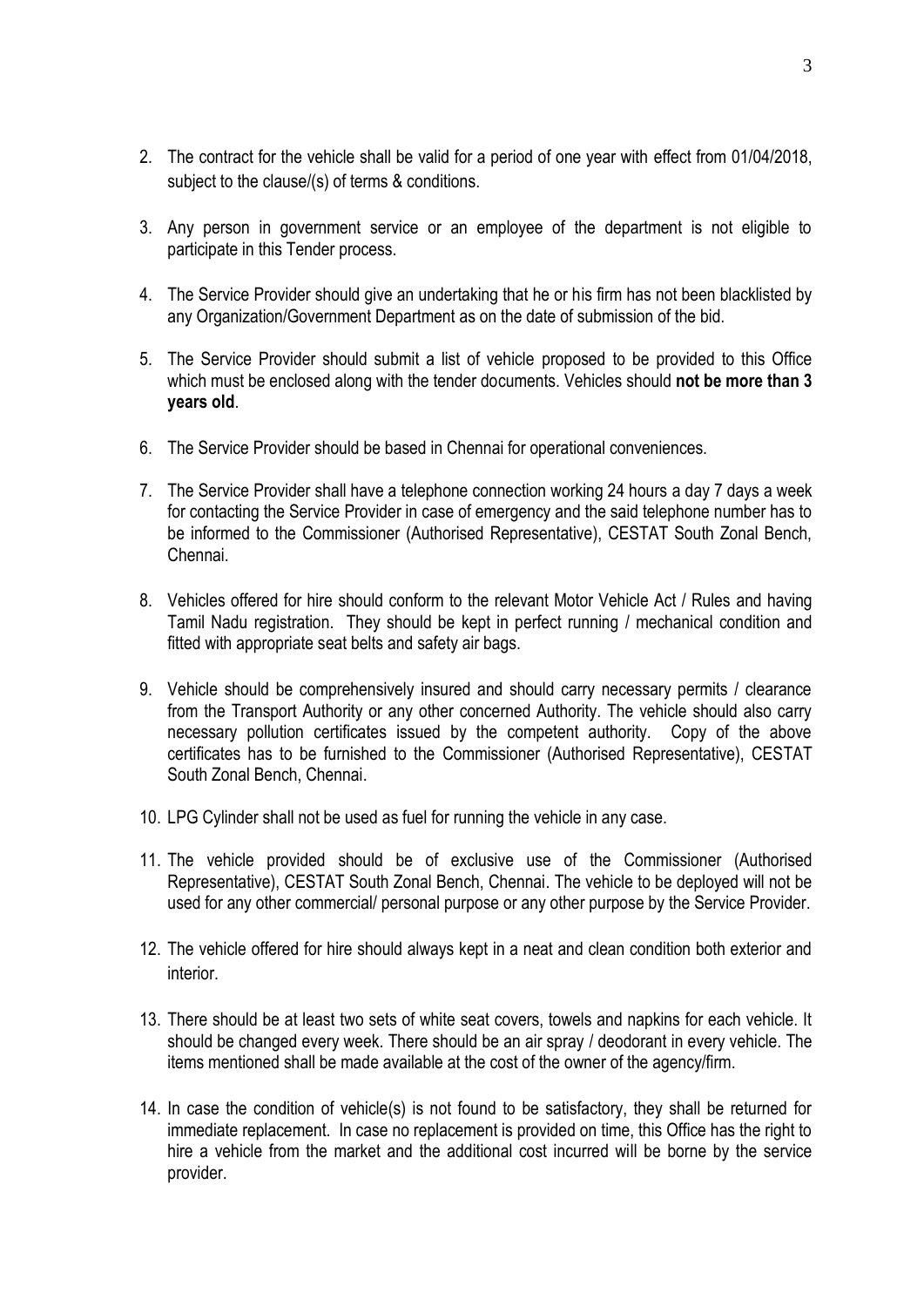- 15. The vehicle must be available at any time of any day on 24 x 7 basis as desired by the Commissioner (Authorised Representative), CESTAT South Zonal Bench, Chennai, subject to maximum number of days per month for which the vehicle is hired.
- 16. The vehicle should display at a conspicuous place the following: "In case of irresponsible / rash driving or exceeding speed limit prescribed on a particular stretch of road, you may complain to the owner of the vehicle (Name of the owner, Telephone and Mobile No. should be displayed)." All such complaints should be probed into by the owner of the vehicle and action taken against the erring Driver, if found guilty, under intimation to the Department.
- 17. The vehicle should be always with full tank of fuel. In case of breakdown of any vehicle during official duty, it shall be the responsibility of the Service Provider to provide a substitute vehicle / replacement immediately at their own cost.
- 18. In case the vehicle does not report on time / does not report at all, the Commissioner (Authorised Representative), CESTAT South Zonal Bench, Chennai would have the right to hire a vehicle from the market and the additional cost incurred will be borne by the Service Provider.
- 19. In case of any accident, involving the use of vehicle and / or injury etc., to the persons and driver deployed, all the claims arising out of the same shall be met by Service Provider and the Commissioner (Authorised Representative), CESTAT South Zonal Bench, Chennai shall have no liability whatsoever in this regard.
- 20. The responsibility for the safety and security of the operational vehicle provider solely lies with the Service Provider. It is also the Service Provider's absolute responsibility to take care of any damage / repairs caused to his operational vehicle during the period of the contract.
- 21. Operational vehicle should be arranged even at short notice. The vehicle shall be deemed to be at the disposal of the Commissioner (Authorised Representative), CESTAT South Zonal Bench, Chennai for all the days of the month, seven days a week.
- 22. A daily record indicating time and mileage for each vehicle shall be maintained. The calculation of mileage shall be from the reporting point to relieving point and will not be calculated on garage to garage basis.
- 23. The usage of the vehicle will be subject to maximum of 2500/2000 Kms per month respectively as the case may be. If the specified kilometres of 2500/2000 remain unutilized in a month, the same shall be carried forward to the next months on first in first out basis.
- 24. The Service Provider shall ensure that speedometer and odometer (for measuring distance covered) of vehicle supplied are properly sealed so that no tampering is done with a view to inflate distance travelled. The authorised officers of the Commissioner (Authorised Representative), CESTAT South Zonal Bench, Chennai would carry out surprise checks of speedometer and odometer of the vehicle. If found defective, it should be got fitted from authorised workshop and cost thereof will be recovered from the Service Provider.
- 25. The driver should be having valid driving license and clean driving record, with a **minimum of five (5) years experience**. Their antecedents should be duly verified by Police authorities, at the instance of the Service Provider.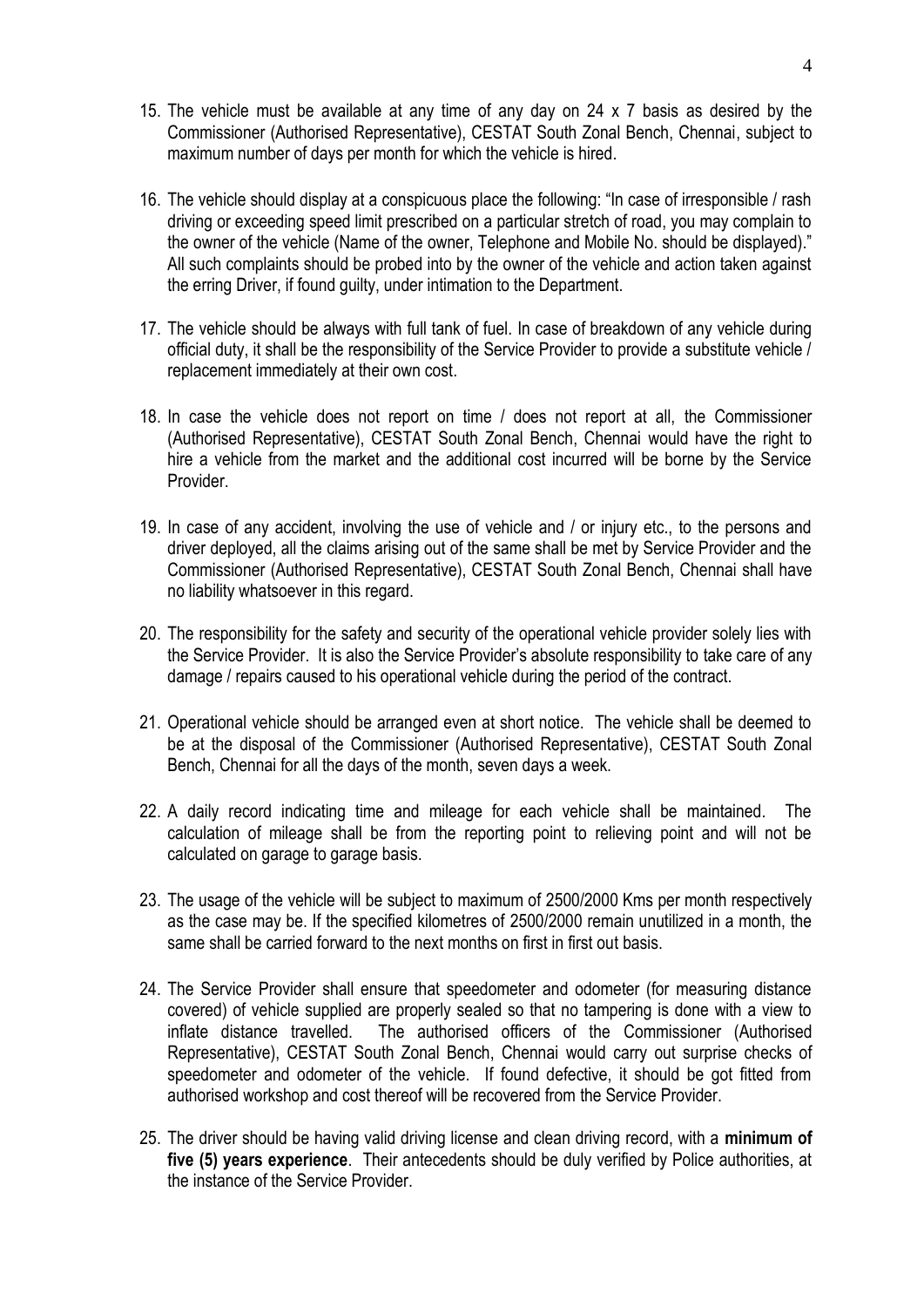- 26. The Service Provider shall provide names & addresses of the driver along with driving license number and copy thereof while submitting acceptance of offer.
- 27. Once the hiring of vehicle commences, the vehicle and the driver should not be changed unless instructed by the Commissioner (Authorised Representative), CESTAT South Zonal Bench, Chennai. Any change in the designated driver should be intimated well in advance before such change is affected.
- 28. The driver of the vehicle provided must follow traffic rules and all other regulations prescribed by the Government from time-to-time. In case of issue of any challan for whatsoever reason by the Police / Traffic Police, Service Provider shall be liable to pay the fine imposed, and bear other consequences.
- 29. Driver should wear white shirt, white trouser and black shoes. Driver should observe cleanliness and all the etiquette and protocol while performing the duty. The driver must carry a mobile phone in working condition, for which, no separate payment shall be made by this Office. The driver deployed shall not use the mobile phone while driving the vehicle.
- 30. In case the driver is indisposed or otherwise unable to attend to his duties it shall be the responsibility of the service provider to provide a relief / substitute.
- 31. The driver should be well conversant with roads and routes of Chennai and suburbs. The operation and functions of the driver shall be governed as per the Motor Vehicle Act and Rules.
- 32. Driver must not smoke or drink (liquor or other intoxicants), while on duty. In case of misbehaviour of the driver or failure to meet any or the agreed / accepted terms and condition. the Commissioner (Authorised Representative), CESTAT South Zonal Bench, Chennai will have discretion on the continuance of the contracted driver.
- 33. The Service Provider will comply with the labour laws in force and all liabilities in this connection will be theirs.
- 34. It is obligatory on the part of Service Provider that driver is paid not less than minimum wages prescribed under the Minimum Wages Act from time to time.
- 35. The Service Provider shall be solely responsible for payment of wages / salaries, other benefits, allowances to driver deployed and all other statutory / other dues payable as per Central / State Government / Municipality rate etc. other laws etc. as applicable to personnel deployed that might before applicable under any Act of order of the Government. The Commissioner (Authorised Representative), CESTAT South Zonal Bench, Chennai shall have no liability whatsoever in the regard.
- 36. The Commissioner (Authorised Representative), CESTAT South Zonal Bench, Chennai will not be under any obligation, legal or otherwise, to provide any employment to any of the personnel of the Service Provider during or after the expiry of the hire period. The Department recognizes no employer-employee relationship between the Department and the personnel deployed by the Service Provider. The Commissioner (Authorised Representative), CESTAT South Zonal Bench, Chennai shall not be responsible financially or otherwise for any injury to the vehicle or driver or person deployed by the Service Provider during the course of agreement.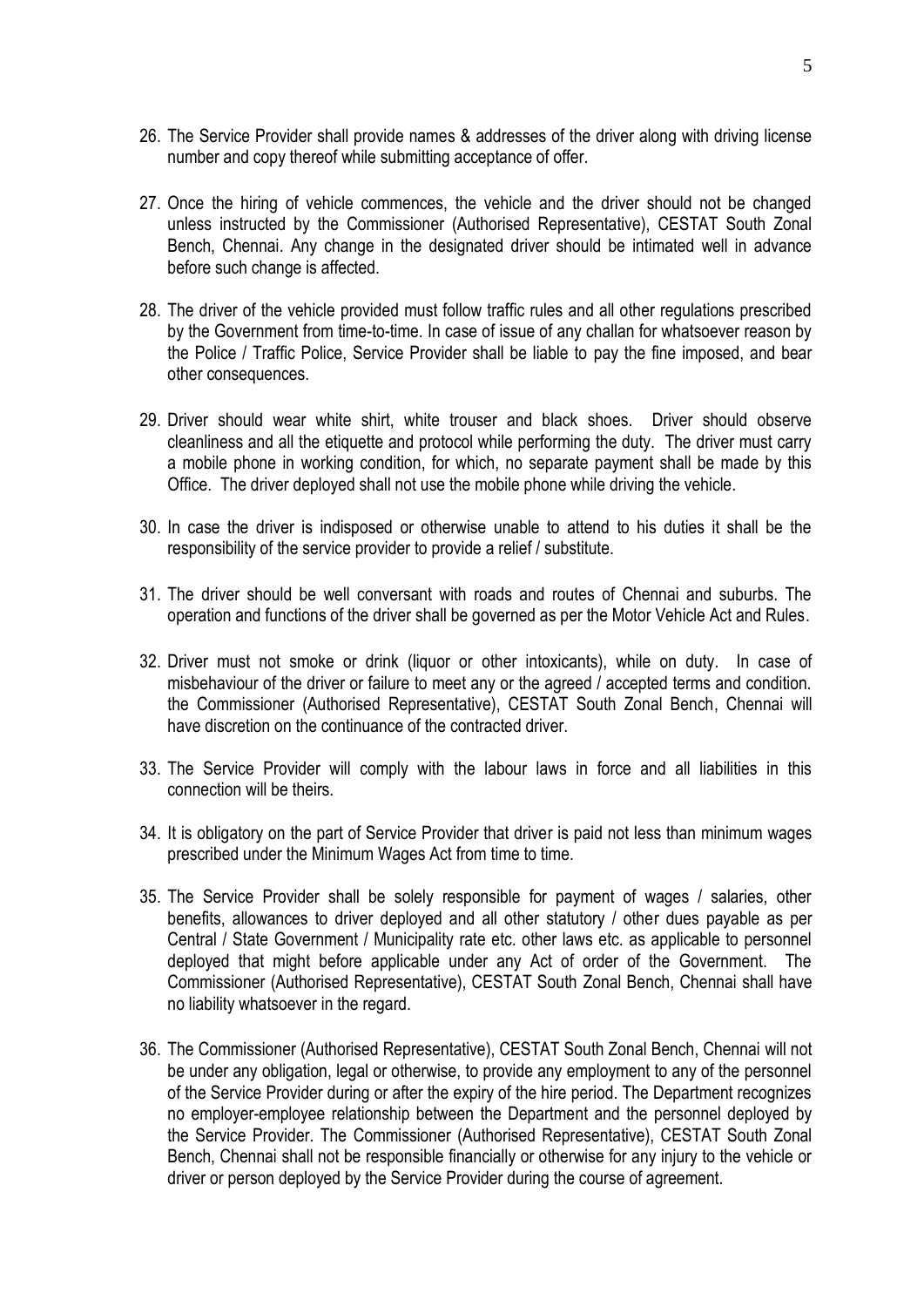### **37. Rates:-**

- i) Rate / bid / offer must be without any condition, assumption, qualification reservation or variation. Rate / bid / offer must be mentioned in prescribed proforma in figures and in words. In case of any discrepancy, rates quoted in words will prevail. Conditional tender offer or offer at variance from prescribed specification would be ineligible to compete for the tender. Prices and price components shall be firm and shall not be subject to any price variation or adjustment on account of any price escalations throughout the execution of the contract.
- ii) The rates quoted should be exclusive of GST. All taxes, fees, levies, insurance charges etc. other than GST would be borne by the Service Provider.
- 38. No increase on rate due to cost escalation due to whatsoever factors would be permitted during the period of contract.
- 39. The billing will be done on monthly basis; bill preferably typed and in triplicate, in connection with the service shall be submitted to this office before 5<sup>th</sup> of succeeding month.
- 40. The Commissioner (Authorised Representative), CESTAT South Zonal Bench, Chennai shall be liable to pay only the monthly hiring charges. Other liabilities viz. monthly charges of driver, repair and maintenance of vehicle, insurance, petrol / diesel, oil and any other incidental expenses etc. shall be borne by the Service Provider.
- 41. Irrespective of the receipt of the Monthly Bill amount from this office, any dues payable relating to the services rendered including the salary of the Driver, Govt. Taxes etc., shall be promptly settled by the Service Provider without any default, before 10<sup>th</sup> of succeeding month.
- 42. The Service Providers shall be responsible for timely payment of all the Government / local taxes and dues in respect of the hired vehicle.
- 43. No GST will be paid if the operator fails to provide proof of valid GST registration and deposit the same into the government account. If the Service Provider is exempted from payment of GST the same should be clearly stated on the quotation, mentioning authority of such exemption. The Commissioner (Authorised Representative), CESTAT South Zonal Bench, Chennai reserves the right to check from the jurisdictional Assistant / Deputy Commissioner of Goods & Service Tax, the authenticity of such information.
- 44. Applicable TDS amounts will be deducted from the total bill amount.
- 45. The Commissioner (Authorised Representative), CESTAT South Zonal Bench, Chennai shall be at liberty to withhold any of the payments in full or in part for default in service and / or for the loss incurred by the Department as result of theft burglary etc.
- 46. The liability of the Commissioner (Authorised Representative), CESTAT South Zonal Bench, Chennai is limited only to the contract value.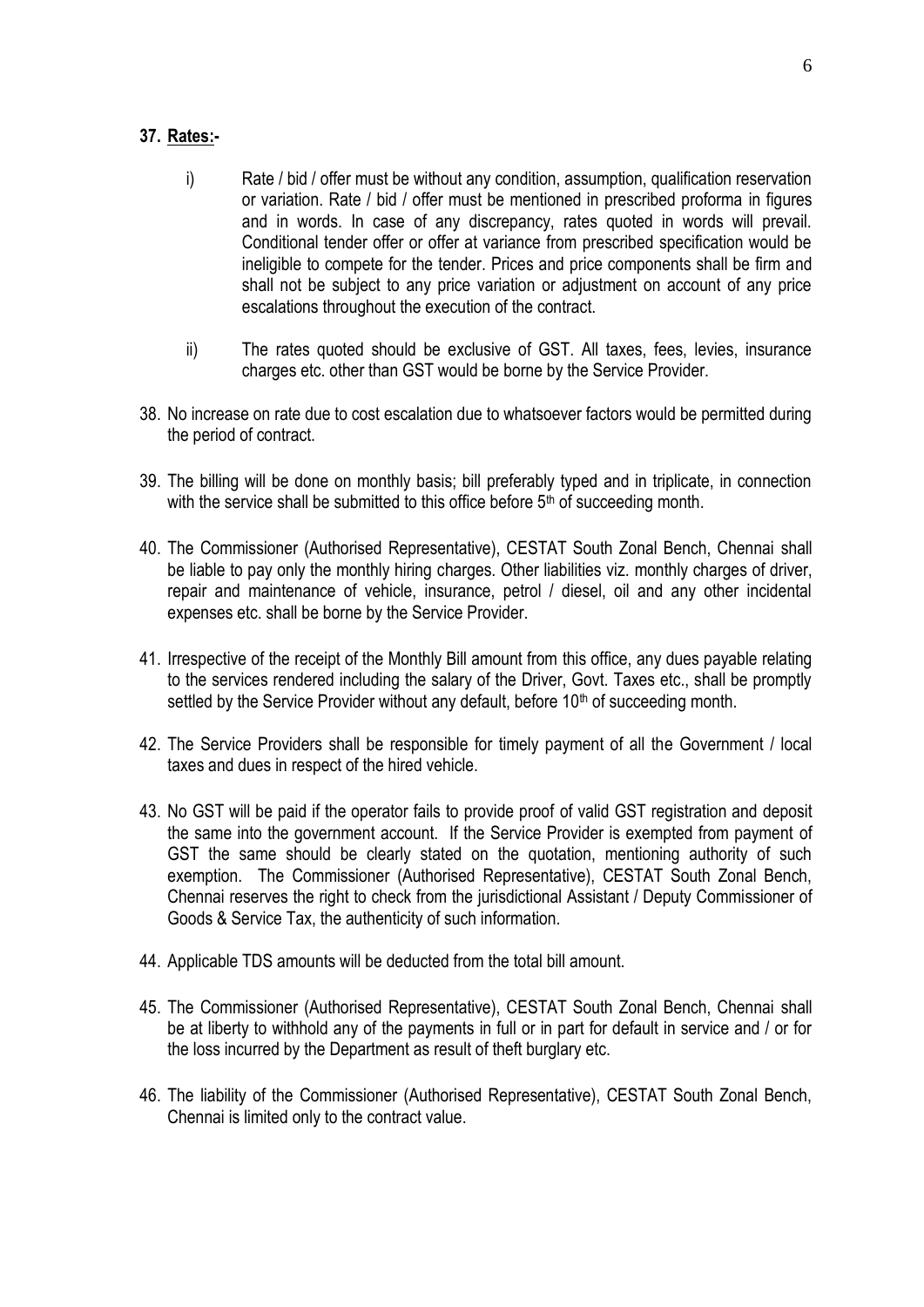- 47. The Commissioner (Authorised Representative), CESTAT South Zonal Bench, Chennai reserve the rights to increase or decrease the number of vehicle hired without assigning any reasons to the Service Provider during the currency of the contractual period.
- 48. The contract between the Commissioner (Authorised Representative), CESTAT South Zonal Bench, Chennai and the Service Provider can be cancelled after a prior notice of one month from either side, in the event of poor service or violation of any of the conditions stipulated.
- 49. On awarding the contract, the Service Provider has to furnish to the Commissioner (Authorised Representative), CESTAT South Zonal Bench, Chennai the certified copies of RC Book, the comprehensive insurance policy and copies of driving licence of the driver of the vehicle.
- 50. The Service Provider and his driver shall be bound to carry out the instructions of the Commissioner (Authorised Representative), CESTAT South Zonal Bench, Chennai as well as any of the Officers assigned to use the vehicle.
- 51. A penalty of Rs.500/- per day per vehicle shall be levied if any vehicle fails to meet the above terms and conditions.
- 52. The Service Provider shall in, no case, lease / transfer / sublet / appoint care take for the service rendered.
- 53. The Commissioner (Authorised Representative), CESTAT South Zonal Bench, Chennai, reserves the right to reject all or any of the offers or accept more than one offer or terminate the order without assigning any reason thereof.
- 54. In case of any dispute of any kind, in any respect whatsoever, the decision of the Commissioner (Authorised Representative), CESTAT South Zonal Bench, Chennai, shall be final and binding.
- 55. Any matter during the period of this agreement, which has not been specifically covered by this agreement, shall be decided by the Commissioner (Authorised Representative), CESTAT South Zonal Bench, Chennai, whose decision shall be final and conclusive.
- 56. No additional terms & conditions over and above the conditions stipulated above shall be entertained by the Commissioner (Authorised Representative), CESTAT South Zonal Bench, Chennai.
- 57. Any other dispute arising out of the contract will be subject to the jurisdiction of Courts of Chennai.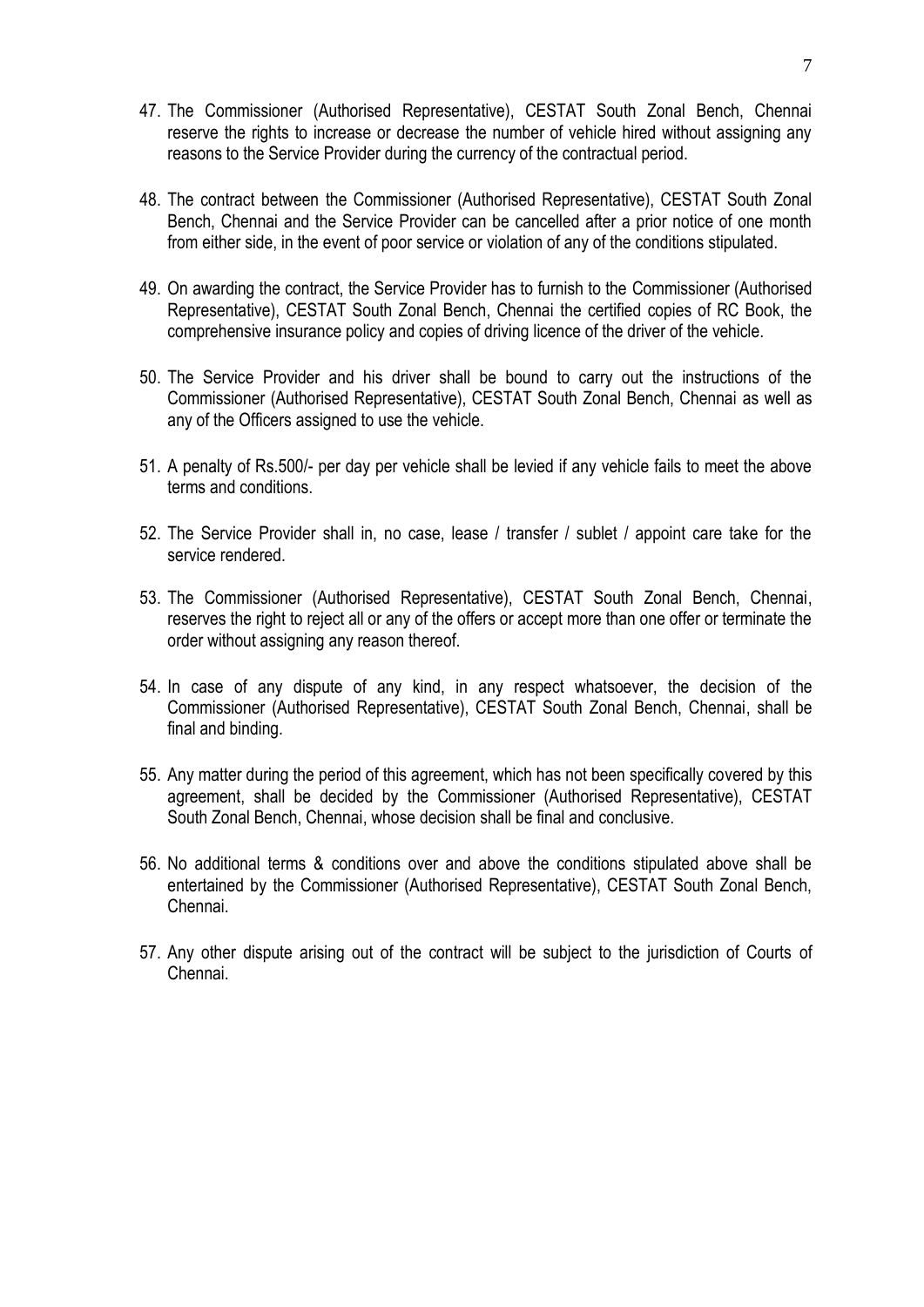## **ANNEXURE 'B'**

## **TECHNICAL BID**

# **QUALIFYING CRITERIA FOR TECHNICAL BID**

| 1              | Name and Address of the Organisation                           |  |
|----------------|----------------------------------------------------------------|--|
| $\overline{2}$ | Name of The Proprietor / Partner / Directors                   |  |
| 3              | <b>Contact Details</b>                                         |  |
| a)             | Land Line No. 24 X 7                                           |  |
| b)             | 24 X 7<br>Mobile Phone No.                                     |  |
| $\mathsf{c})$  | E - Mail-id                                                    |  |
| 4              | PAN Card No. (Enclose copy)                                    |  |
| 5              | Valid GST Registration No. (Enclose Copy)                      |  |
| 6              | Name of The Coordination Manager /<br>Supervisor & Contact No. |  |

# **Vehicle Information**

| S.No | <b>Details</b>                   |  |
|------|----------------------------------|--|
|      | Registration No. (Enclosed copy) |  |
|      | Make & Model No.                 |  |

I have read the terms and conditions of the Tender Notice along with its Annexures.

Name of the Authorized Signatory

**Signature** 

Seal/Stamp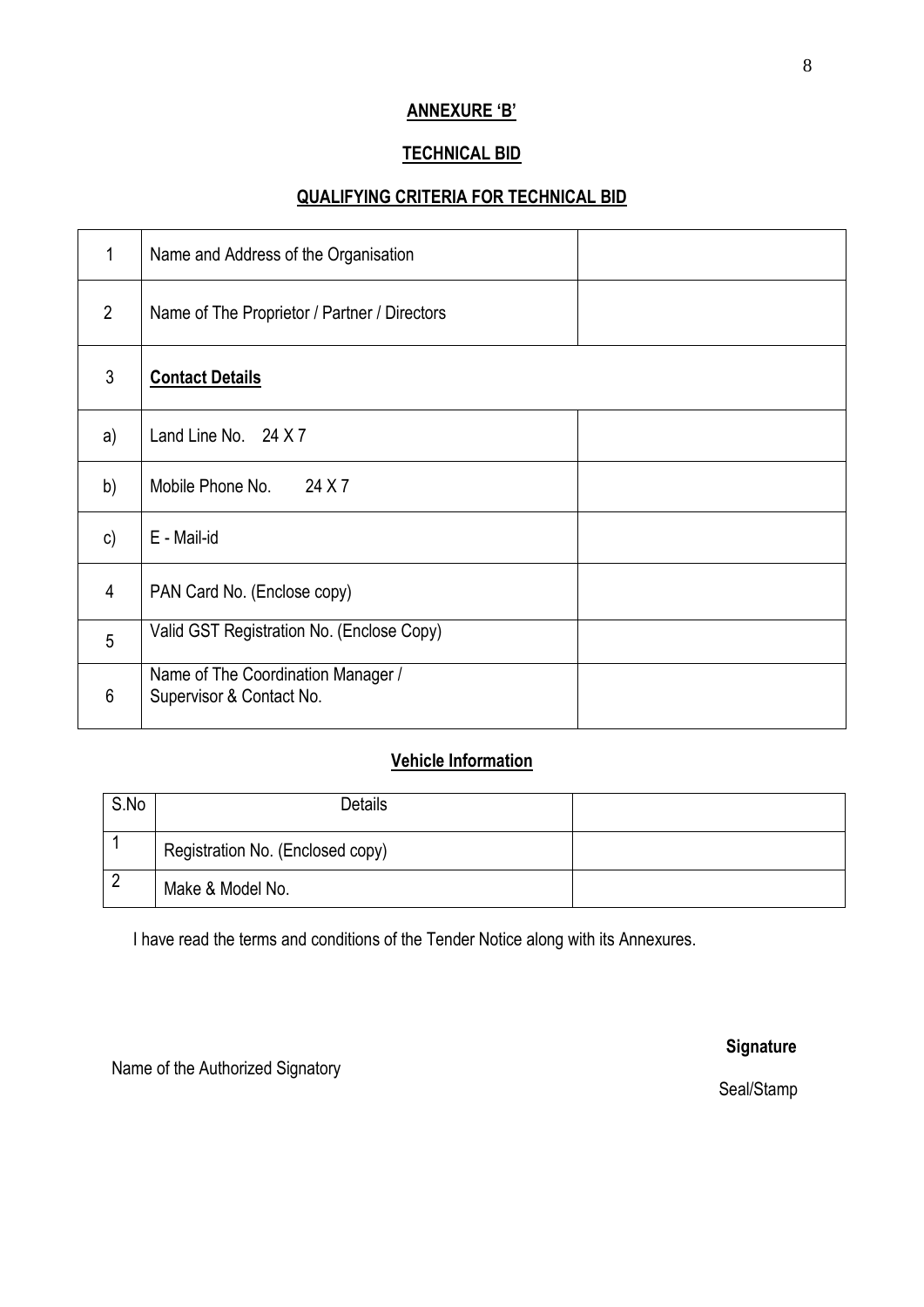## **DECLARATION**

(To be submitted with the Technical Bid)

1. I/we, 2000 1. Son/ Daughter/ Wife of Shri Proprietor/ Director/ Authorized Signatory of the (Agency/Firm) am competent to sign this

declaration and execute this tender document;

- 2. I/We, undersigned, offer to provide vehicle in conformity with the conditions of contract and specifications for the amount quoted above.
- 3. I/We undertake to enter into agreement within 04 days of being called upon to do so and bear all expenses including charges for stamps, typing etc and agreement will be binding on us.
- 4. I / We understand that the Department is not bound to accept the lowest or any bid and the acceptance of the bid is subject to our financial stability.
- 5. It is hereby certified that the rate quoted by us in our financial bid is inclusive of driver's, salary, daily bata, fuel expenses, vehicle & maintenance expenses and other incidental expenses except GST, if any payable.
- 6. I/We have carefully read and understood all the terms and conditions of the tender and undertake to abide by them;
- 7. The information/ documents furnished along with the application are true and authentic to the best of my/our knowledge and belief.
- 8. I/ We declare that we have not been blacklisted by any Government department or body and we have not been disbarred from participating in Government tenders.
- 9. I/We am/ are well aware of the fact that furnishing of any false/ misleading information/ fabricated document would lead to rejection of my/our tender at any stage.

Date:

Place:

Seal:

Signature of authorised person

Full Name \_\_\_\_\_\_\_\_\_\_\_\_\_\_\_\_\_\_\_\_\_\_\_\_\_\_\_\_\_\_\_ (Enclose Aadhar / PAN Card / Any Government Photo ID card copy)